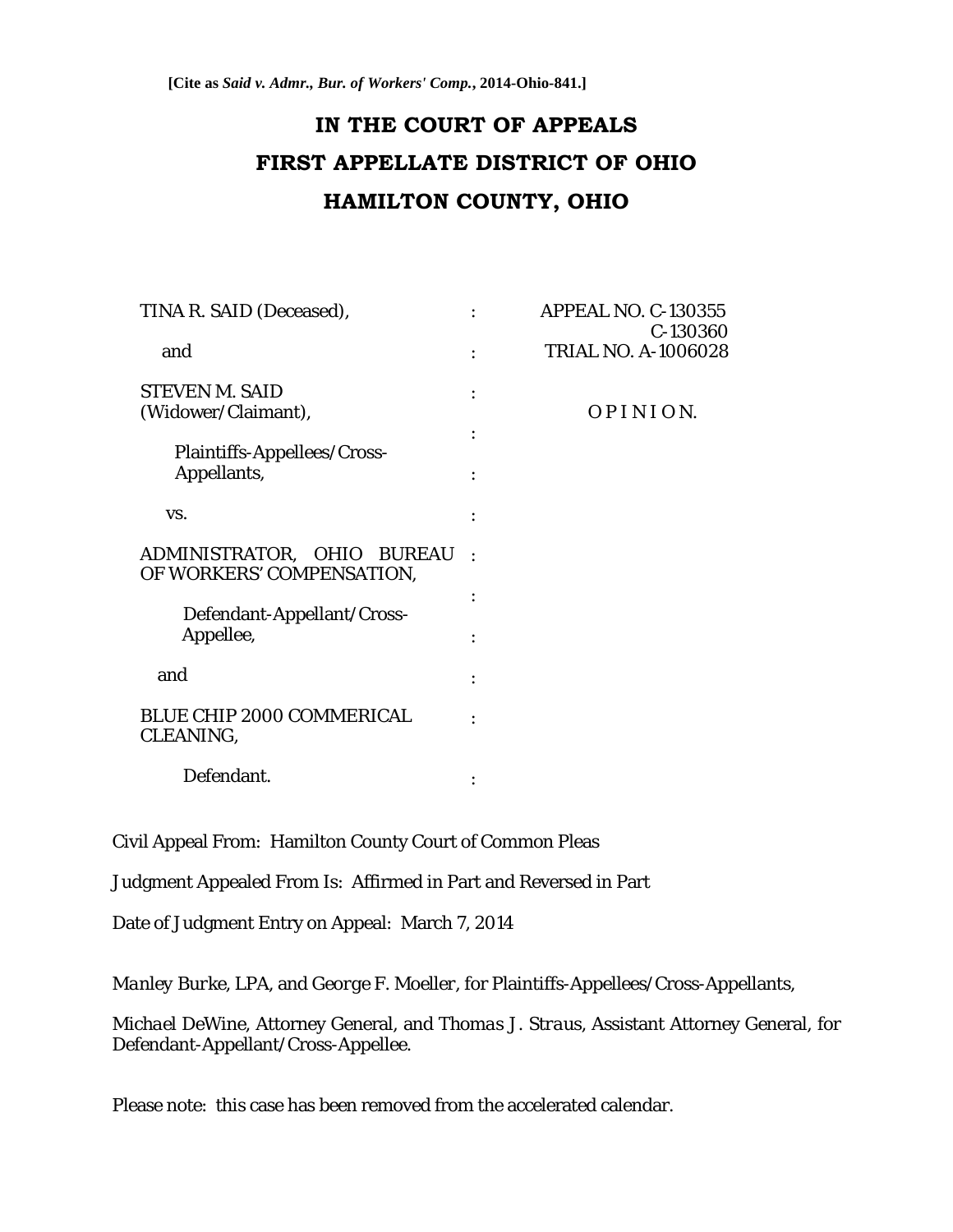### **DINKELACKER, Judge.**

#### *I. Factual Background*

**{¶1}** Plaintiff-appellee/cross-appellant Tina Said was injured in an industrial accident at her place of employment. She committed suicide on December 21, 2005, as a result of depression arising from her injury. Her husband, plaintiff-appellee/crossappellant Steven M. Said, filed an application for death benefits. Defendantappellant/cross-appellee the administrator of the Bureau of Workers' Compensation ("the bureau") assigned Steven's application the same claim number as Tina's, and granted it because Tina's suicide was a direct and proximate result of her workplace accident.

**{¶2}** Subsequently, the bureau filed a motion alleging that Steven was not living with Tina at the time of her death, as he had claimed in his application for benefits. It sought a finding of fraud, termination of the death benefits, and a finding of overpayment related to the benefits Steven had already received. The Industrial Commission granted the bureau's motion, terminated the death benefits, and found that Steven had been overpaid by \$76,759.28.

**{¶3}** Steven appealed the Industrial Commission's order to the court of common pleas. Subsequently, the parties entered into a settlement agreement. Under the terms of the agreement, the bureau awarded Steven \$95,000. But the agreement also provided that "[a]ny overpayment in any of the decedent's workers' compensation claims may be deducted from the amount of this settlement[.]" On September 14, 2011, the trial court journalized an entry dismissing the case. The bureau then issued Steven a check for \$18,240.72, which was the settlement amount of \$95,000 less the overpayment of \$76,759.28.

**{¶4}** Subsequently, Steven filed a Civ.R. 60(B) motion for relief from judgment in which he alleged that there had been no "meeting of minds" in the drafting of the settlement agreement. He argued that Tina's workers' compensation claim was separate from his claim for death benefits and that he had never agreed to have the alleged overpayment deducted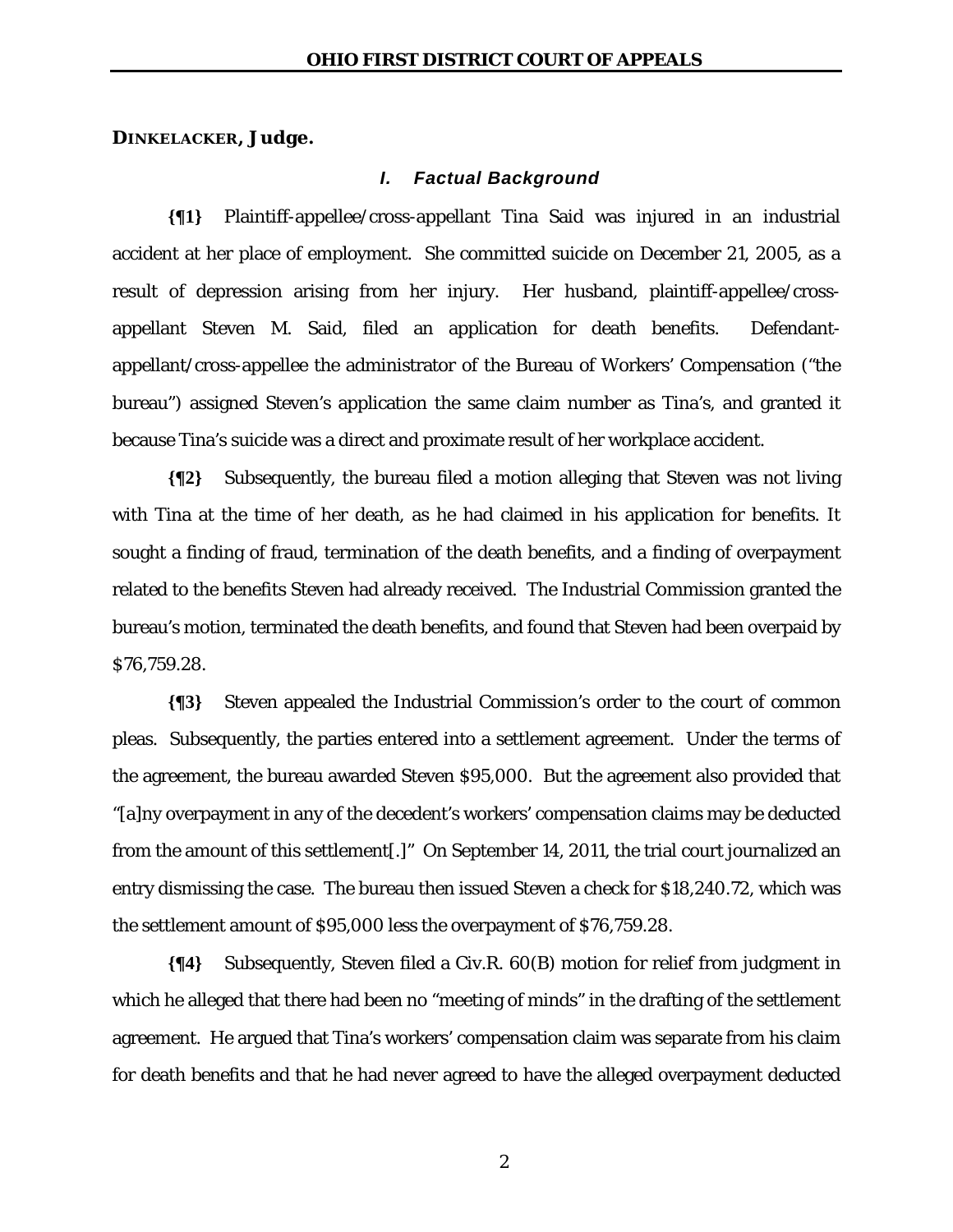from the settlement award of \$95,000. He also filed a motion to enforce the settlement agreement, in which he contended that the bureau should have paid him the \$95,000 "less any overpayment made in the claim of the decedent – Tina Said."

**{¶5}** The trial court granted Steven's Civ.R. 60(B) motion because "there was no meeting of the minds as to the executed Settlement Agreement." It denied Steven's motion to enforce the settlement agreement. Both parties have appealed the trial court's judgment.

#### *II. Motion to Enforce the Settlement Agreement*

**{¶6}** We address Steven's cross-appeal first. In his sole assignment of error, he contends that the trial court erred in denying his motion to enforce the settlement agreement. He also argues that under the plain language of the agreement the \$95,000 payment should only have been set-off against any overpayment of Tina's workers' compensation claim, not his separate claim for death benefits. We need not reach the merits of that argument, because we hold that the trial court lacked jurisdiction to enforce the settlement agreement after the filing of the entry dismissing the case.

**{¶7}** A trial court possesses authority to enforce a settlement agreement voluntarily entered into by the parties to a lawsuit because the agreement is a binding contract. *Mack v. Polson Rubber Co.*, 14 Ohio St.3d 34, 36, 470 N.E.2d 902 (1984); *Infinite Security Solutions, LLC v. Karam Properties I., Ltd.,* 6th Dist. Lucas No. L-12-1313, 2013-Ohio-4415, ¶ 11. But a trial court loses jurisdiction to proceed when the court has unconditionally dismissed the action. *State ex rel. Rice v. McGrath*, 62 Ohio St.3d 70, 71, 577 N.E.2d 1100 (1991); *Infinite Security Solutions* at ¶ 11. The determination of whether a dismissal order is unconditional and the court is thus deprived of jurisdiction to entertain a motion to enforce a settlement agreement is dependent on the terms of the dismissal order. *Infinite Security Solutions* at ¶ 12; *Showcase Homes v. Ravenna Sav. Bank*, 126 Ohio App.3d 328, 331, 710 N.E.2d 347 (3d Dist.1998).

**{¶8}** This court discussed the issue in *Lamp v. Richard Goettle, Inc.*, 1st Dist. Hamilton No. C-040461, 2005-Ohio-1877. We stated: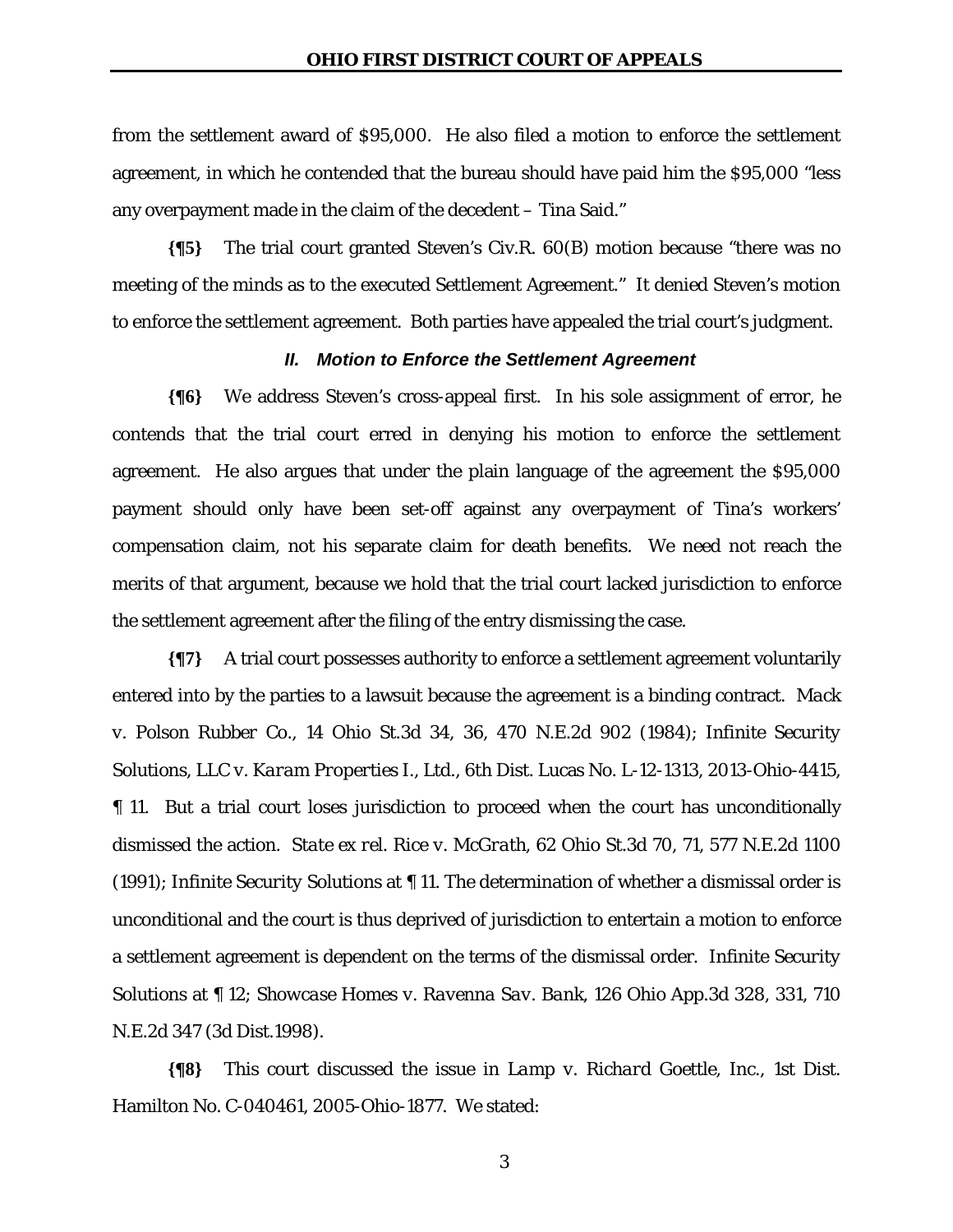To enforce a settlement agreement after an entry of dismissal, the terms of the settlement must be embodied in an order of dismissal or the order must contain a provision for the court's continuing jurisdiction over disputes that may arise out of the settlement. If instead the court enters a general and unconditional order of dismissal or there is a general notice of dismissal, the court cannot entertain a subsequent motion to enforce a settlement agreement.

*Id.* at ¶ 10.

**{¶9}** In this case, the entry of dismissal stated in its entirety: "Case settled and dismissed with prejudice by agreement of the parties. No record. Costs are to be paid by the Plaintiff." Because the trial court's entry of dismissal was unconditional, the trial court did not have jurisdiction to enforce the settlement agreement.

**{¶10}** Steven argues that because the dismissal entry referred to the settlement agreement, it was not unconditional. We disagree. The entry does not actually refer to the settlement agreement. It says only that the case had been settled. But, even if it actually referred to the agreement, this court specifically stated in *Lamp* that unless the entry of dismissal contains the terms of the agreement or specifically retains jurisdiction to enforce the settlement agreement, the trial court has no jurisdiction to enforce it. *But see Infinite Security Solutions* at ¶ 13-16; *State ex rel. Spies v. Lent*, 5th Dist. Tuscarawas No. 2008 AP 05 0033, 2009-Ohio-3844, ¶ 47. Consequently, we overrule Steven's sole assignment of error.

**{¶11}** In a related matter, the bureau argues in its second assignment of error that because the dismissal was unconditional, the trial court had no jurisdiction to "set aside" the settlement agreement. Essentially, it argues that the trial court did not have jurisdiction to consider Steven's Civ.R. 60(B) motion for relief from judgment. But, in *Lamp*, this court specifically stated that "[w]here there is a general order or notice of dismissal, the party seeking enforcement of a settlement agreement must file either a new action for breach of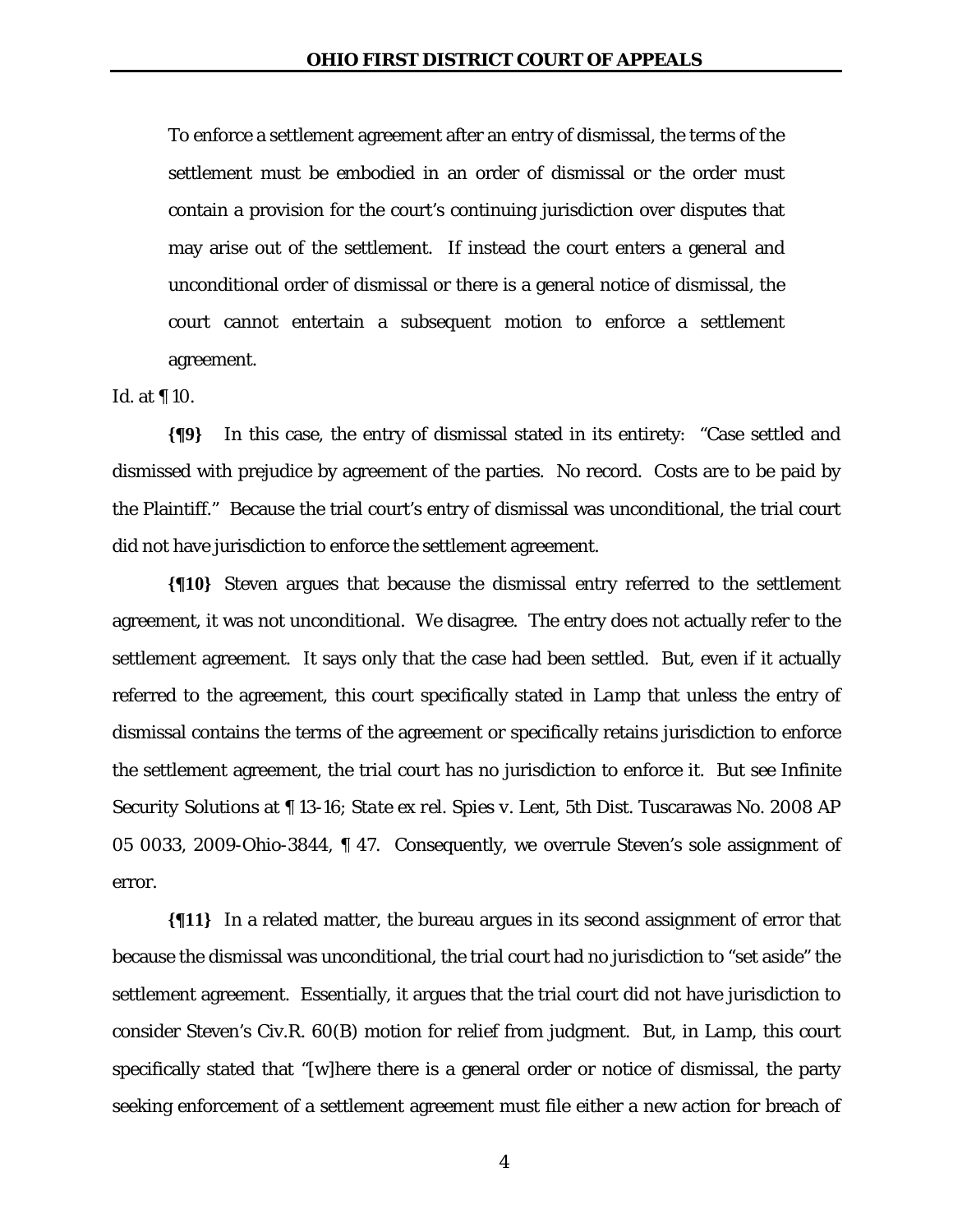contract or a motion to vacate the dismissal." *Lamp* at ¶ 10. Consequently, the trial court had jurisdiction to decide Steven's motion for relief from the dismissal entry, and we overrule the bureau's second assignment of error.

## *III. Civ.R. 60(B) Motion for Relief from Judgment*

**{¶12}** In its first assignment of error, the bureau contends that the trial court erred in granting Steven's Civ.R. 60(B) motion for relief from judgment. It argues that he failed to show any of the grounds under Civ.R.  $60(B)(1)$  through (5) justifying relief from judgment or that he had a meritorious defense. This assignment of error is well taken.

**{¶13}** To prevail on a Civ.R. 60(B) motion for relief from judgment, the moving party bears the burden to demonstrate that (1) the party has a meritorious defense or claim to present if relief is granted; (2) the party is entitled to relief under one of the grounds stated in Civ.R. 60(B)(1) through (5); and (3) the motion is timely made. *GTE Automatic Elec., Inc. v. ARC Industries, Inc.*, 47 Ohio St.2d 146, 351 N.E.2d 113 (1976), paragraph two of the syllabus; *Kell v. Verderber*, 1st Dist. Hamilton No. C-120665, 2013-Ohio-4223, ¶ 35. The decision whether to grant relief from judgment lies within the trial court's discretion. *Rose Chevrolet, Inc. v. Adams*, 36 Ohio St.3d 17, 20, 520 N.E.2d 564 (1988); *Kell* at ¶ 35.

**{¶14}** Steven did not specify in his motion the subsection of Civ.R. 60(B) on which he relied. He argued that there was "no meeting of the minds" on the settlement agreement, a claim which does not fall within any of the grounds for relief set forth in Civ.R. 60(B)(1) through (4). He argues on appeal that his claim for relief fell under Civ.R. 60(B)(5), the "catchall provision," which allows a court to set aside a judgment for "any other reason justifying relief from judgment." *See Kell* at ¶ 36.

**{¶15}** The grounds for invoking Civ.R. 60(B)(5) must be substantial; it cannot be used as a substitute for the more specific provisions of Civ.R. 60(B). *Caruso-Ciresi, Inc. v. Lohman*, 5 Ohio St.3d 64, 448 N.E.2d 1365 (1983), paragraphs one and two of the syllabus; *Kell* at **[110** 36. Public policy favors the finality of judgments, and this case does not present the exceptional circumstances necessary to afford relief from the judgment, especially when